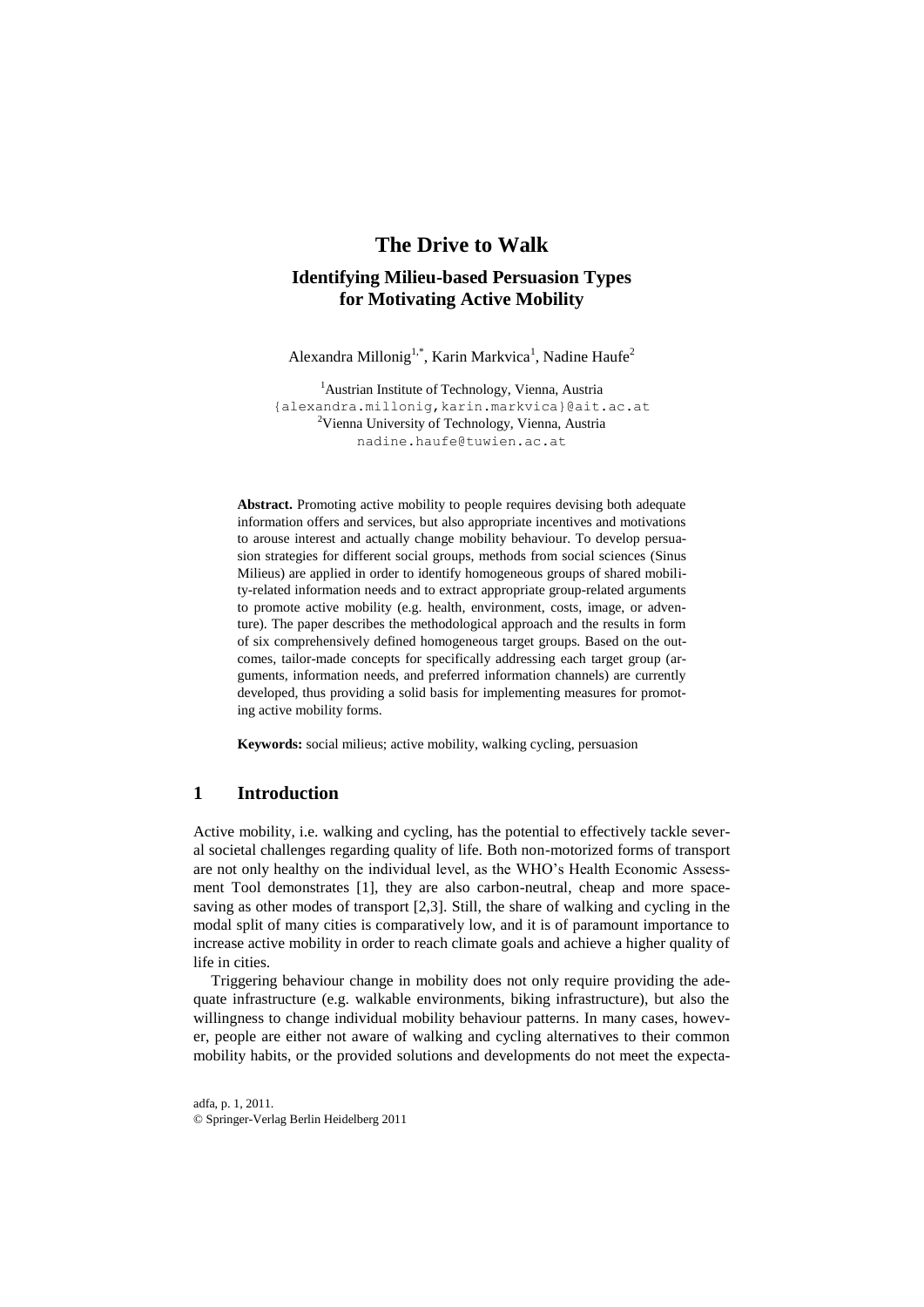tions of people who then refuse to accept them [4,5]. It is therefore necessary to identify efficient ways for informing people about alternative options (particularly regarding active mobility) and at the same time present them in a way that the alternatives appear appealing and worth trying out for the addressed target group. Therefore, group-specific values and attitudes need to be investigated for revealing the most successful persuasion strategies and information channels for intended target groups.

The presented study focuses on the investigation and categorisation of diverse patterns of mobility-related behaviour and attitudes of users of mobility-related information in order to identify target groups who show homogeneous mobility behaviour patterns and require the same content of mobility-related information, or can be addressed via particular arguments for promoting sustainable mobility behaviour (e.g. health, environment, costs, image, or adventure). These persuasion groups are defined by classes of homogeneous information needs, which are to be used for the development of user-oriented information services and measures for promoting active forms of mobility.

Based on a comprehensive discussion of related work on target group segmentations in Section 2, the paper describes the methodology designed for this approach combining both qualitative-interpretative and quantitative-statistical methods in Section 3. Section 4 presents the results of the recently completed empirical analysis and discusses the outcomes with respects to existing approaches. The concluding Section 5 finally describes the next steps within the ongoing project and provides suggestions for application areas for the project findings.

# **2 Related Studies**

Today, in transport research segmentation approaches are an established means for analysing daily travel behaviour. Also Transport providers and municipalities used segmentation approaches as a basis for targeted interventions to increase the use of sustainable transport modes. From a methodical point of view there are many different segmentation approaches existing in the field of travel behaviour, e.g. to identify specific target groups or for segmenting the population into definable homogeneous groups, respectively [6]. There are four basic classes of variables that have been used for segmenting the population for defining target groups in mobility research: travel behaviour, geographical-features, socio-demographic variables and attitude/value approaches.

The behaviour-based approach defines population segments by their actual travel behaviour, for example trip frequency, mode choice, or trip purpose [7]. In the German national travel survey [8] a combination of frequency of public transport, car, and bicycle use, car availability and accessibility is used to divide the population into seven user groups, for example 'captive public transport users'.

Geographical approaches group people by aspects of their residential location, differentiating, for example, between people living in urban, suburban and rural areas. Such approaches are, for example used in national travel surveys to describe the mode choice of people in different spatial contexts. Other studies choose specific study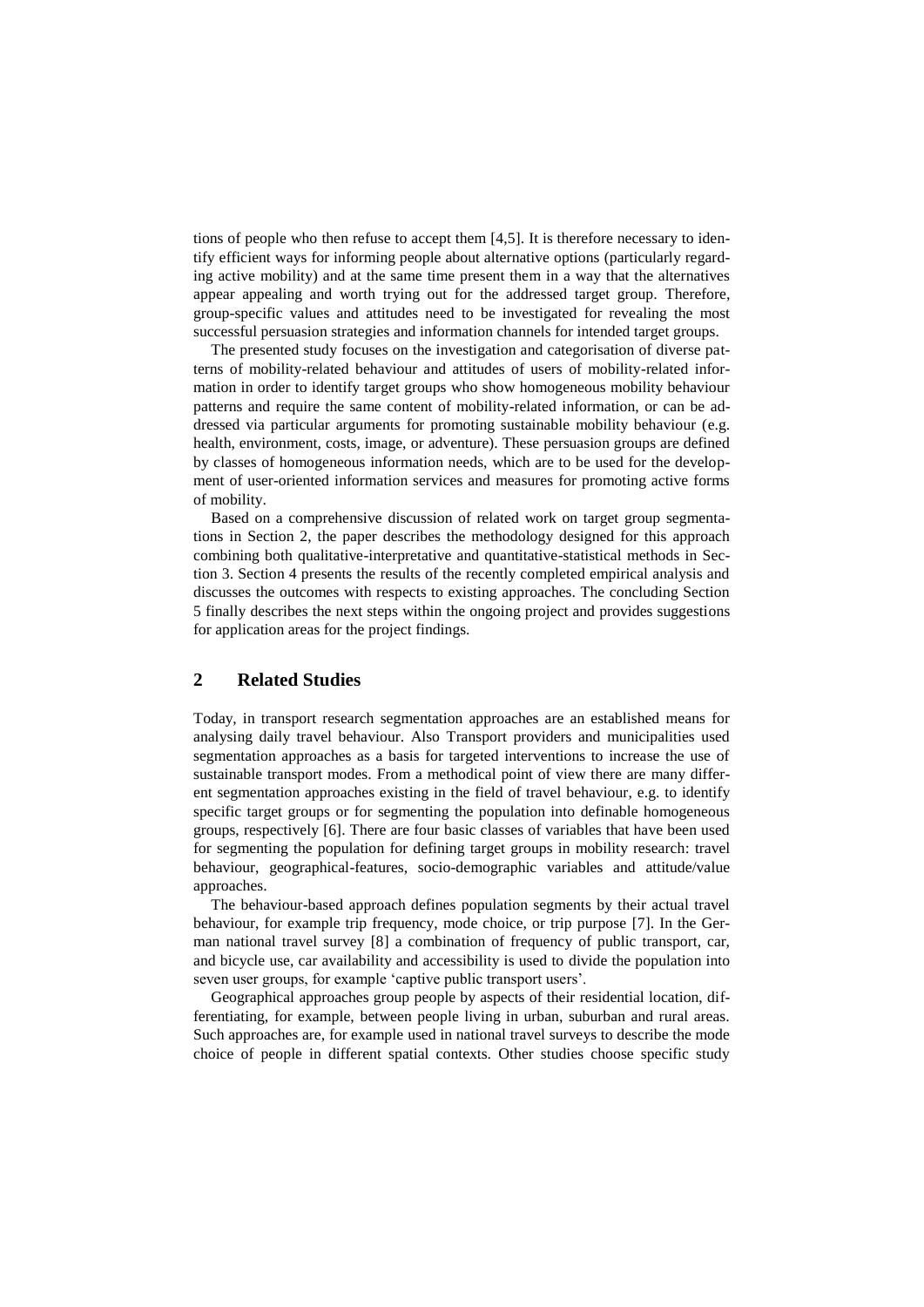areas representing different settlement structures to examine the influence of neighbourhood characteristics on travel behaviour [9]. In addition to different geographical categories, continuous qualities of locations are often applied, for example 'accessibility' [10] or 'walkability' [11].

A frequently applied segmentation approach in transport research is based on sociodemographic or socio-economic and social stratification variables. Among these studies the most common sociodemographic categorizations are age groups or gender. Different life cycles or life stages can be differentiated by the combined consideration of household variables, age, and work status and income [12].

Some studies to promote active forms of mobility for specific target groups are based primarily on attitudes and value approaches. Attitudes and value or life style and milieu-oriented approaches were first integrated into mobility research in the end of the 1990s and are based on psychological or sociological theory [13]. There are two basic classes of attitude-based segmentations [14]:

- Mobility specific approaches or life style approaches based on mobility-related attitudes and preferences. These approaches focus on the analysis of orientations and behaviours that are relevant to the field of mobility. The distinction between types is based on features that relate to the observed field of action.
- Holistic approaches or milieu approaches based on the hypothesis that general values, beliefs and viewpoints are directly influencing all spheres of activity and do not relate to a specific field of action. The distinction between types is based on fundamental values and every day attitudes.

Although findings connecting mobility patterns to attitudes and values of specific types are able to provide deeper insight into the determinants of mobility behaviour, there is still little knowledge about how such attitudes towards different modes of transport evolve and how habits can be broken by addressing specific attitudes and values. Therefore, this study focuses on mobility related information, or how social groups communicate about mobility options. By understanding the origins of "images" of different mobility options and by analysing group-specific habits of information retrieval, it is possible to develop strategies utilising attitude-related motives for persuading specific groups to change their mobility habits.

## **3 Methodology**

In order to identify and test groups of homogeneous attitudes and information requirements, a combination of quantitative and qualitative methods was applied in form of a multi-level approach:

- Desk research on classification models for mobility target groups
- Systematic categorisation of mobility-related information categories (e.g. pre-trip, on-trip, image)
- Qualitative data collection and analysis (focus groups) for identifying hypothetical types of attitudes and information requirements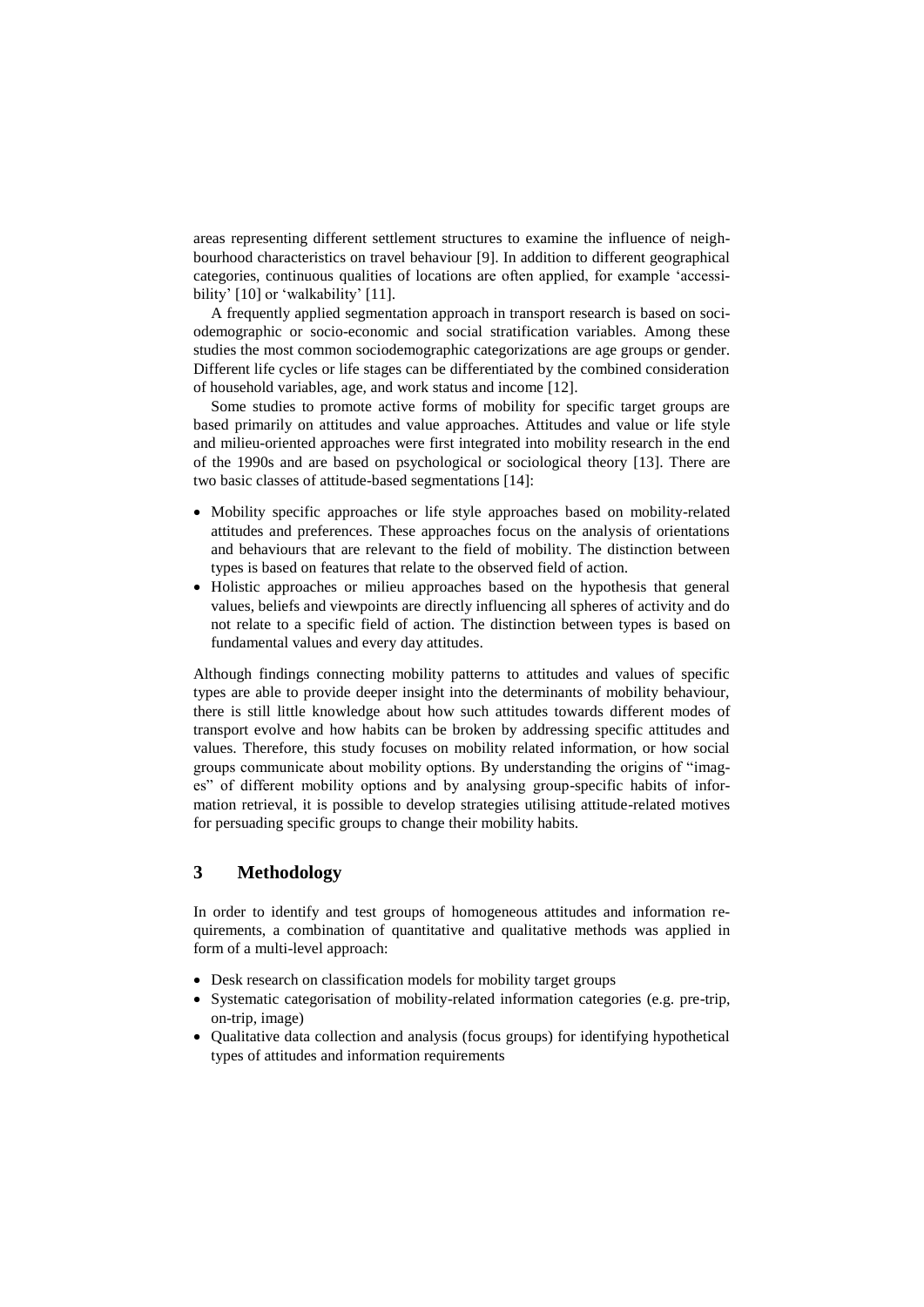Quantitative data collection and analysis (online and telephone survey) for validating and quantifying the typology

The identification of types of information requirements were based on the two empirical phases. As a first step, the potential of mobility-related information in relation to different target groups were examined in the context of focus groups. The design of the focus group interviews was based on the results of the state-of-the-art analysis of classification models and information categories. The participants (eight persons per focus group) have been recruited from Sinus-Milieus® [15] in Austria. This segmentation model is based on sociological models describing communities of basic values with shared attitudes concerning different aspects of everyday life (e.g. work, leisure, social relationships, consumption, politics etc.). Figure 1 illustrates the 10 Sinus milieus identified for Austria in 2013. The focus groups have been composed of representatives of neighbouring milieu groups from the Sinus model and were conducted in three different regional contexts (metropolitan, urban, rural). During the group discussion, different aspects of mobility and usage of information were elaborated (e.g. mobility patterns, image of different mobility options, familiarity with different mobility information services and campaigns, new mobility options, etc.). The resulting preliminary information types were subsequently used as a hypothesis for the quantitative survey.



**Fig. 1.** Sinus Milieus in Austria 2013 [16]

In the subsequent quantitative phase the hypothetical information types which emerged from the focus groups were used as a basis for designing a survey among the Austrian population. The data collection was carried out partly by telephone interviews and partly through an online survey with a total sample size of 1,000 partici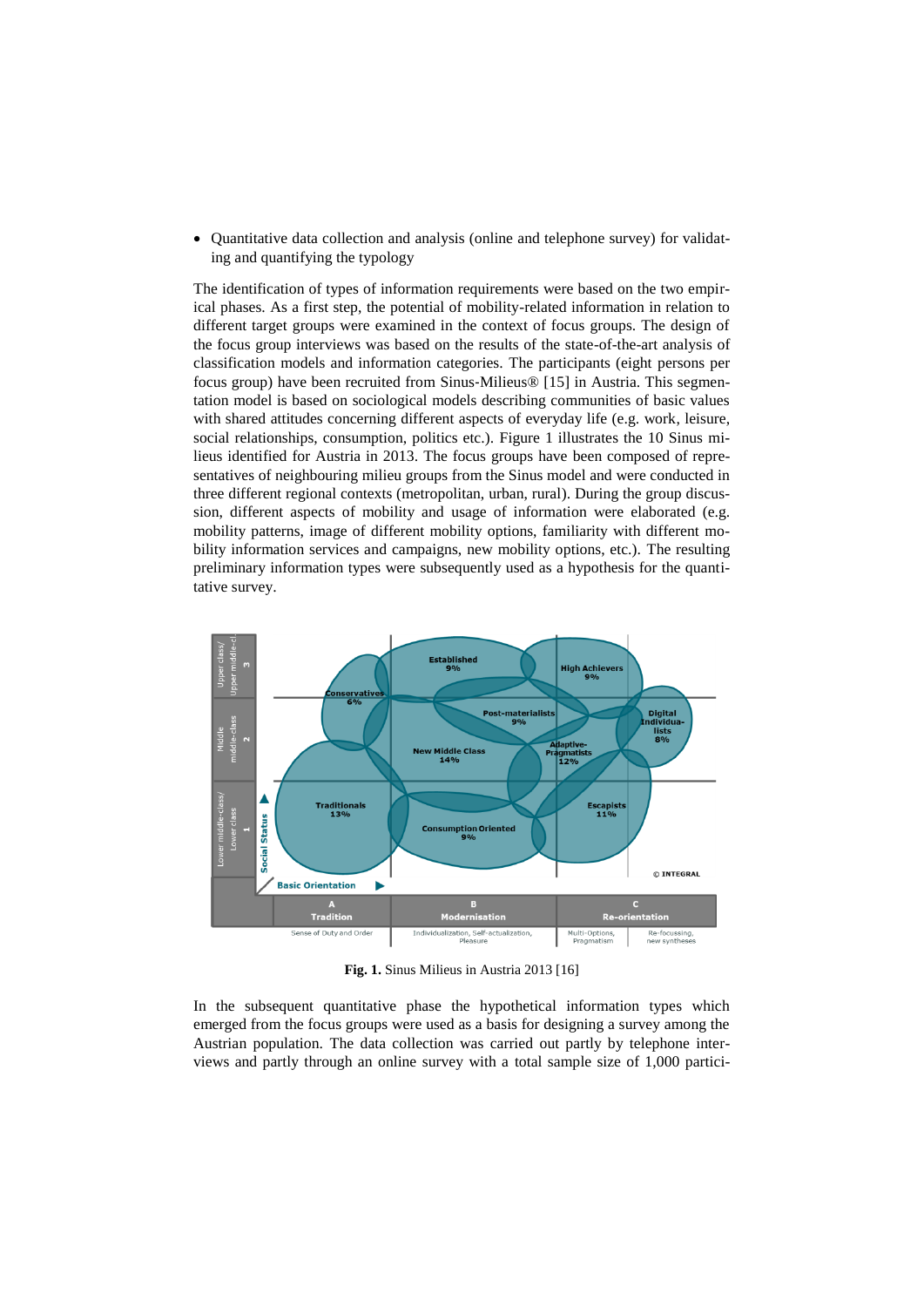pants which is representative for the Austrian population aged 14 and above. The duration of the interview was 35 minutes and the content ranged from demographic data, general mobility behaviour, choice of alternative means of transport, criteria for the choice of transport mode, image of the transport mode, statements for the creation of information types, information needs and information gathering to the perception of campaigns. The main goal was to identify people willing to change transport modes on one hand and to elaborate the basis for a type-appropriate communication strategy on the other hand.

The segmentation itself was conducted via a four step approach. After the items with information relevant statements were selected, profiles on the basis of the focus group results were derived. Based on this step profile averages have been calculated in order to obtain seeds for the following cluster analysis. The last step contained the standard assignment of respondents to the segments by k-means cluster analysis.

#### **4 Results**

#### **4.1 Qualitative Analysis**

The analysis of focus group interviews resulted in six different types of attitudinal patterns and information habits. The groups are defined by dominant attitudes towards different modes of transport and related images of transport options as well as principle information sources being used by the groups. In addition, major mobility behaviour patterns of the groups are described. Table 1 provides an overview about the main outcomes concerning characteristics of the hypothetic types of information requirements and mobility attitudes.

|                                        | on-the-go<br>fun type                                 | eco-informed<br>type                                        | efficient on-<br>the-go type                        | Conservative<br>efficient type                                  | efficient<br>habits type                                       | low mobility<br>literacy type                            |
|----------------------------------------|-------------------------------------------------------|-------------------------------------------------------------|-----------------------------------------------------|-----------------------------------------------------------------|----------------------------------------------------------------|----------------------------------------------------------|
| <b>Mobility</b><br>style               | multimodal,<br>flexible,<br>urban                     | public<br>transport,<br>bike, walk                          | different<br>options,<br>stable                     | stable<br>behavior, but<br>open minded                          | habitual<br>behavior                                           | fixed<br>patterns                                        |
| <b>Motivation</b>                      | efficiency,<br>flexibility,<br>experience             | responsibility<br>sustainability<br>awareness               | efficiency,<br>rationality,<br>planning             | pragmatic,<br>reliability,<br>novelty                           | costs,<br>planning,<br>stability                               | security,<br>costs.<br>stability                         |
| <b>Information</b><br>needs            | on-trip,<br>mobile<br>information,<br>apps            | pre-trip<br>multiple<br>information<br>sources              | frequent new<br>trips, high<br>demand,<br>new media | pre trip infor-<br>mation, on-<br>line or print,<br>hardly apps | little demand<br>for informa-<br>tion, mainly<br>routine trips | no demand<br>for informa-<br>tion, redu-<br>ced mobility |
| <b>Attitudes</b><br>towards<br>walking | only if they<br>can save<br>time<br>(,boring')        | very positive:<br>slow mode,<br>experiencing                | inefficient,<br>too slow and<br>too ,green'         | principally<br>positive, but<br>for leisure                     | only for those<br>who have<br>time                             | cheap<br>transport<br>mode                               |
| <b>Attitudes</b><br>towards<br>cycling | freedom,<br>individuality,<br>avoid public<br>transp. | positive: eco-<br>friendly, but<br>others too<br>aggressive | positive,<br>trendy,<br>status, faster<br>than car  | only for<br>leisure, bad<br>image of<br>cyclists                | positive as<br>sport, not for<br>normal trips                  | negative<br>image<br>(political dis-<br>approval)        |
| Interest in<br>sharing                 | high                                                  | middle                                                      | high                                                | low                                                             | middle                                                         | low                                                      |

**Table 1.** Hypothetic types of information requirements and mobility attitudes.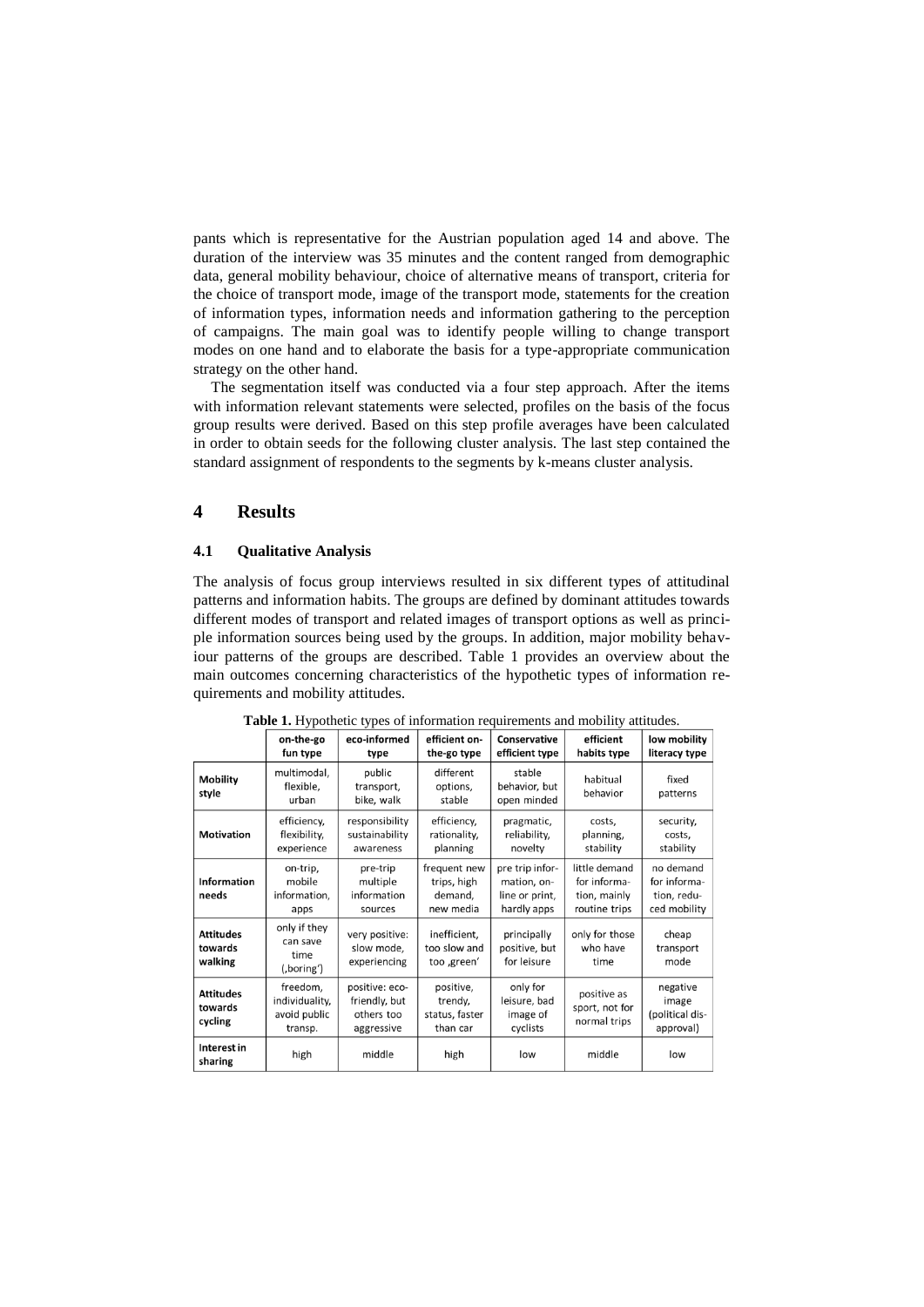#### **4.2 Quantitative Analysis**

The circumcision of the results from the qualitative and the quantitative survey originated in six information types: 1) Spontaneous – On the Go, 2) Highly Informed Sustainability, 3) Efficiency-oriented Information Pickers, 4) Interested Conservatives, 5) Low Demand, 6) Digital Illiterates. The types show strong resemblances to the initial, hypothetic types, confirming the validity of the identified information types. Figure 2 illustrates the resulting information types, their main characteristics and their relation to the Sinus Milieus, as well as the distribution of the types in the Austrian population. Based on the data collected in the survey, the types are defined by mobility behaviour patterns, attitudes towards different mobility options (including new concepts), information retrieval habits and preferred information channels, regional attachments, and openness towards mobility transitions.



**Fig. 2.** Resulting information types and their relation to Sinus Milieus (counter-clockwise, starting top left corner): 1) Highly Informed Sustainability (green), 2) Interested Conservatives (blue), 3) Digital Illiterates (orange), 4) Low Demand (purple), 5) Efficiency-oriented Information Pickers (red), 6) Spontaneous – On the Go (grey). The pie chart shows the distribution of the types in the Austrian population (numbers refer to type numbers).

The main characteristics of the identified information types are now briefly described.

**Spontaneous – On the Go.** About 6% of the population are assigned to this young and urban type. This type is very mobile, flexible, hardly influenced by routines, interested in innovations in the mobility domain, open towards new mobility concepts (e.g. sharing). The internet and smartphones are frequently used, information is re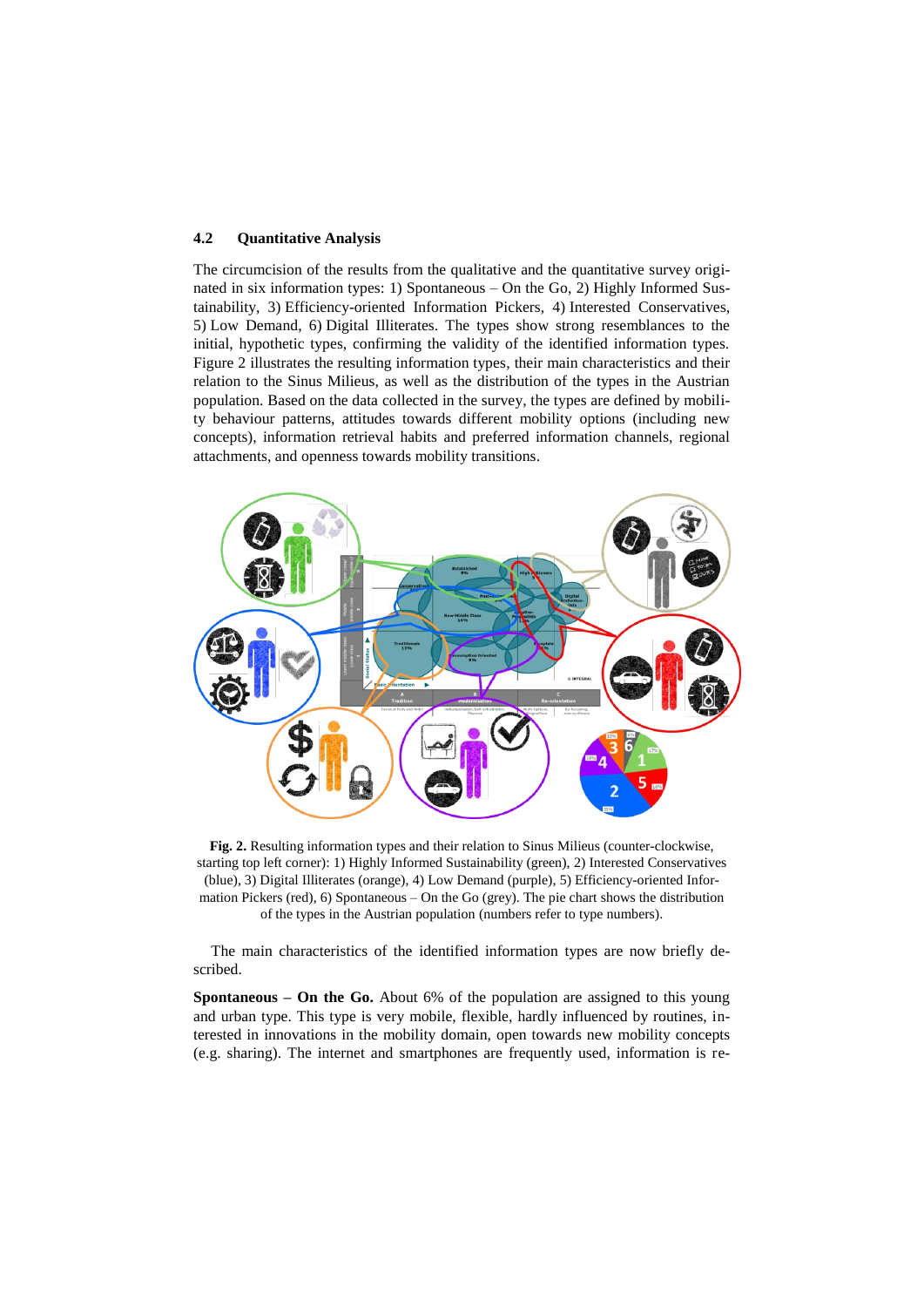quested on demand, and hence there is hardly any interest in conventional printed information material.

Regarding mobility behaviour, this type uses the car to gain flexibility but does not insist on car ownership. The bicycle has a very good image since it is efficient, reliable and inexpensive as well as healthy. The environmental perspective is less important. Active mobility modes are regarded as eco-friendly and calming but not efficient and comfortable. Public transport is more popular due to security and modernity and is seen as a reasonable transport mode. This type does not favour specific transport modes but rather chooses the appropriate means or transport depending on the current situation.

**Highly Informed Sustainability.** This type (about 17% of the Austrian population) is also based in urban environments among young and middle aged, well-educated people. They want to be comprehensively informed and require information anytime anywhere. Sustainability is an important factor for their mobility decisions. Even though daily trips are usually planned in advance, this type demands flexibility in order to maintain personal contacts. They are very interested in socio-political issues and therefore interested in alternative forms of mobility.

Despite their eco-awareness, the car as a transport mode is sometimes needed (e.g. for shopping) and has to be available, although car ownership is not required. The usage of the bicycle is above average, but mainly when the weather is appropriate. The image of cycling and walking is good and also the usage of public transportation is above average and seen as efficient and modern.

**Efficiency-oriented Information Pickers.** This type (16%) often does non-routine trips and therefore requires a lot of mobility information. Also mainly based in urban environments among young and middle-aged citizens, persons in this category are very mobile but with relatively stable mobility habits. Individuals assigned to this type are car-lovers and hardly interested in socio-political aspects or sustainability arguments; they are driven by efficiency. Mobility information has to be available on demand and digitally. All forms of digital aids are used gaining information, and conventional information material is classified as inefficient. Background information is only interesting if it gives a measurable advantage.

This type predominantly tends to use the car since it is regarded as fast, efficient, cool, reliable and comfortable. Car-sharing concepts are also used above average since they are classified as useful. The image of cycling is however not very good due to the perceived lack of fun. Hence, walking is preferred towards cycling and labelled as environmental friendly, inexpensive, calming and neat. On the other hand walking is not perceived as cool, efficient or comfortable. The image of the public transport is good even though it is not neat and efficient enough.

**Interested Conservatives**. With a share of 35% in the population this type is the most widespread information type in Austria. In contrast to the previously introduced types, this type has no geographical focus and is of moderate to older age. The mobility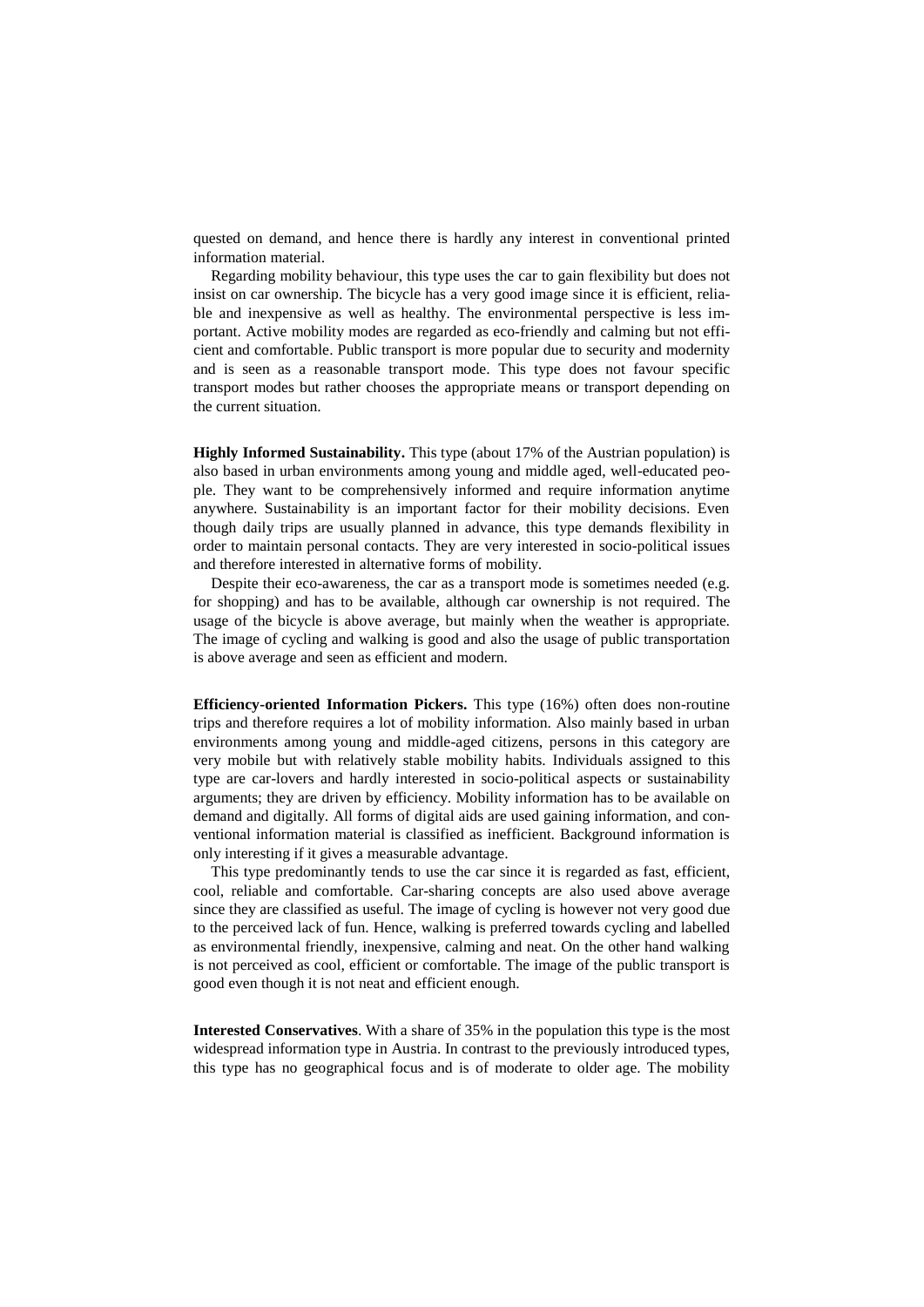behaviour is more or less stable with individual subjective preferences. The need for information is mediocre; new routes are planned in advance and information being used is often printed. The individuals are nonetheless interested in technological developments and innovations (e.g. in terms of sustainability and environmental protection) but hesitant to use them. They tend to care about social responsibility issues and are open to arguments relating to this aspect.

Car usage is average and this type tends to fear bad weather conditions because of safety concerns. E-bikes are rather widespread but mainly used for leisure. The image of the bicycle is overall very good and attributes such as modern, cool, calming and environmental friendly are named. Walking is also positively assessed although this type tends to state that walking needs too much time and is mainly for retirees. Public transportation is used below average but has a good image.

**Low Demand.** 16% of the Austrian population can be assigned to this type. Persons with low demand have moderate to older age in larger cities but can be younger in smaller cities. Their mobility behaviour is very stable; hence the need for information is low since this type mainly follows routines. Necessary information is obtained through face-to-face contact. There is little interest in technical developments in the field of mobility or environmental protection.

This type needs his/her own car which is used regularly. In particular on the countryside a sentimental attachment to the car can be found. The image of the car is very good since it is regarded as reliable, safe, barrier-free, flexible, comfortable, cool, modern, calming and independent from weather conditions. Active modes are categorized as a leisure activity and public transportation is solely used to commute or for short paths. Sharing concepts are not interesting.

**Digital Illiterates.** This type contains 10% of the Austrian population. For this information type mobility is an issue of affordability and therefore limited. They see little need for information but are prone to information gaps and misinformation. They mainly take familiar trips, require hardly any information about mobility and are not interested in environmental issues or technical innovations. They are overwhelmed by digital media and therefore prefer personal contact in the information collection process. Unfamiliar trips are often done without any information.

The car has a very good image but the distances travelled by car are significantly below the Austrian-wide average, which is also the case for all other modes of transport. This type cannot be reached with sharing concepts. Walking is not perceived as a proper type of movement as it is considered too slow even though it is seen as more fun than cycling. The image of the bicycle is relatively good; public transport is only used for short distances.

#### **4.3 Type-related Persuasion Strategies**

Based on the results of the empirical analysis, concepts for persuasion strategies are currently being developed for each of the identified information types. At the same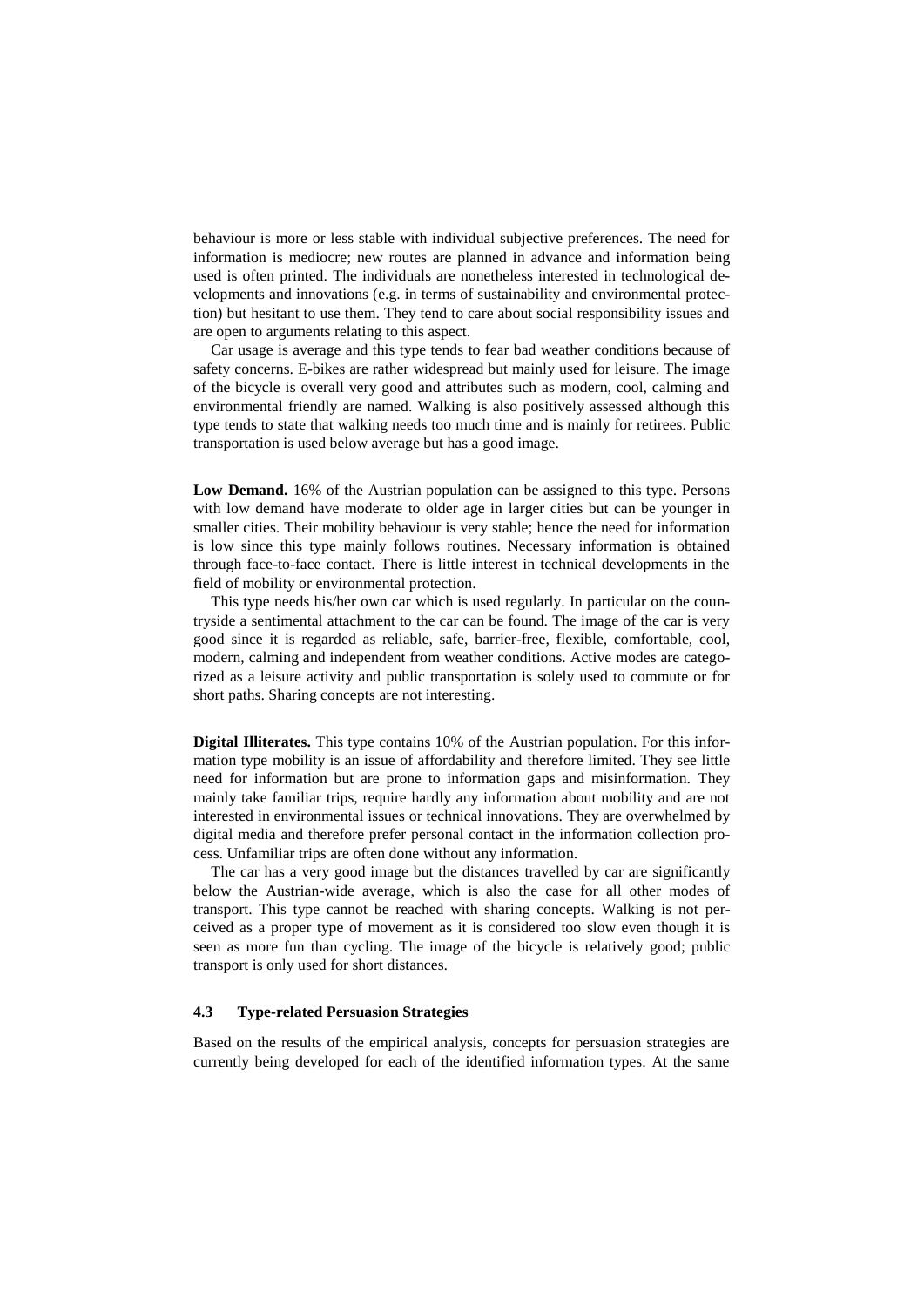time, the potential effectiveness of persuasion strategies is assessed, as not all of the types are equally willing to change their habits. Table 2 compares the types in relation to their willingness to change and appropriate arguments and information sources.

|                                             | Spontaneous<br>$-$ On the Go                         | Highly<br>Informed                               | Efficiency-or.<br>Information | Interested<br>Conservatives              | Low Demand               | Digital<br><b>Illiterates</b> |
|---------------------------------------------|------------------------------------------------------|--------------------------------------------------|-------------------------------|------------------------------------------|--------------------------|-------------------------------|
|                                             |                                                      | Sustainability                                   | Pickers                       |                                          |                          |                               |
| <b>Willingness</b><br>to change             | high                                                 | high                                             | low                           | middle                                   | close to zero            | close to zero                 |
| <b>Arguments</b>                            | fun,<br>creativity,<br>flexibility,<br>individuality | rationality,<br>sustainability,<br>costs, health | efficiency,<br>health, costs  | role models,<br>social<br>responsibility | costs, health            | costs                         |
| Appropriate<br>apps                         | creative and<br>gamified                             | useful<br>information,<br>environment            | no particular                 | hardly using<br>apps                     | no use of<br>apps        | no use of<br>apps             |
| Appropriate<br>campaigns                    | funny,<br>playful                                    | environmental<br>responsibility                  | no particular                 | responsibility,<br>fitness               | no particular            | classic<br>campaigns          |
| <b>Specific</b><br>information<br>interests | new<br>concepts                                      | time efficiency                                  | cycling<br>infrastructure     | cycling<br>infrastructure                | park and ride<br>systems | sharing,<br>pooling           |

**Table 2.** Selection of findings for the development of persuasion strategies for the identified information types.

# **5 Conclusions and Further Work**

The quantitative and qualitative analysis of mobility patterns, information retrieval habits and social values resulted in reproducible types of information requirements, which form a valuable basis for identifying successful strategies to encourage active mobility in the target groups. The outcomes also disclose the potential success of related strategies in the different types and support the allocation of resources to most effective measures. Currently, the strategies are elaborated in more detail and arranged in a cross-table connecting type-related strategies to different categories of mobility-related information, which will be provided for municipalities and transport providers for developing type-specific measures for encouraging active mobility.

The results of the comprehensive and representative analysis of information requirements of social groups also allow the incorporation of these groups in coming research and development of projects to foster effective persuasion strategies to initiate a shift toward sustainable and active mobility.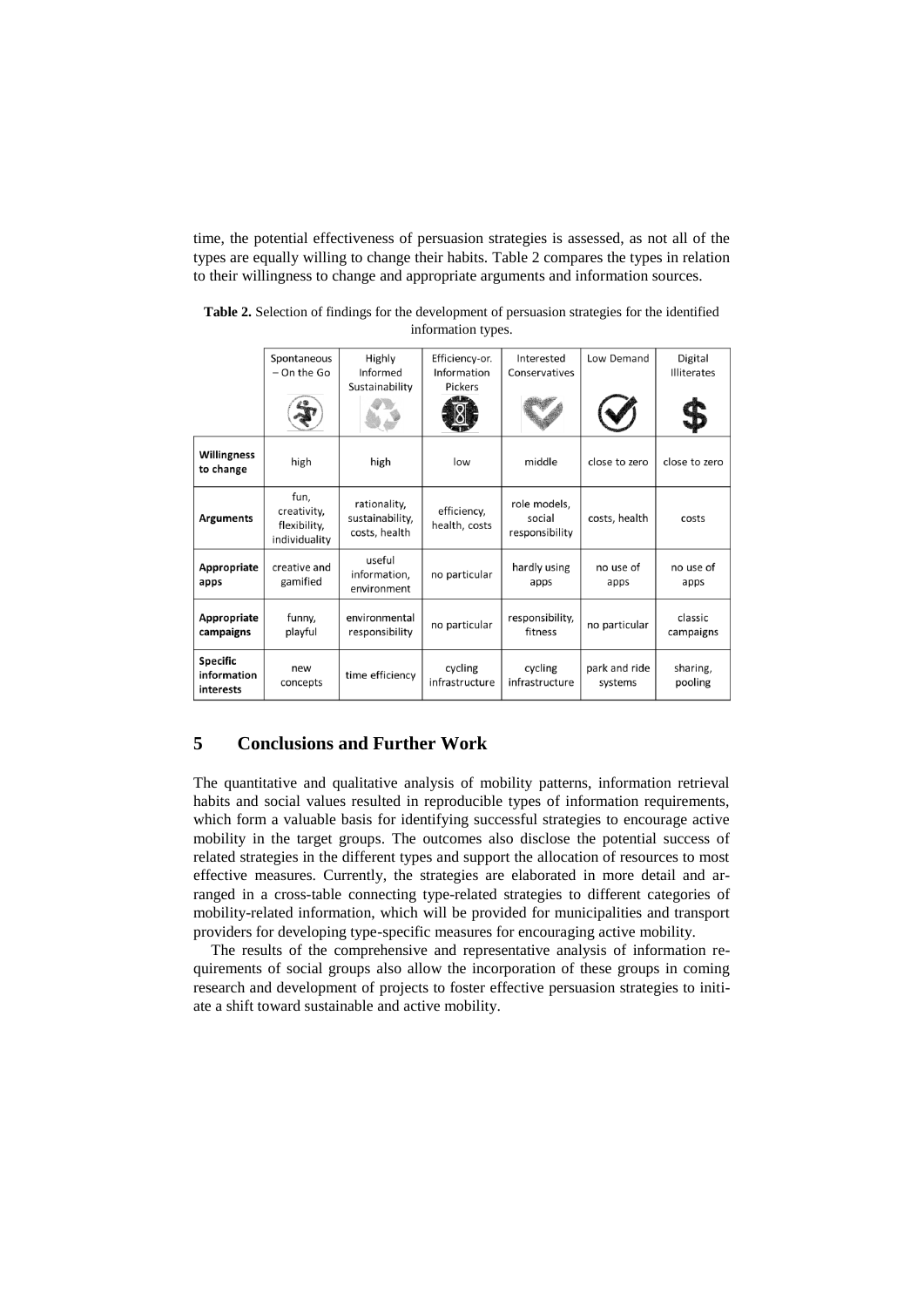**Acknowledgement.** This work is part of the scientific project "pro:motion" supported by the Austrian Federal Ministry for Transport, Innovation and Technology. We gratefully thank the whole project team, especially Beatrix Brauner (Sensor Marktforschung) for leading the qualitative research on hypothetical information types, Martin Mayr and Karin Bauer (INTEGRAL Marktforschung) for leading the quantitative analysis, and Jens Dangschat (Vienna University of Technology), Max Leodolter (Austrian Institute of Technology) and Norbert Sedlacek (Herry Consult) for their contributions to this work.

## **References**

- 1. WHO. Examples of applications of the health economic assessment tool (HEAT) for cycling. (n.d.) <http://www.euro.who.int/en/health-topics/> environment-and-health/Transport-and-health/activities/ guidance-and-tools/health-economic-assessment-tool-heat-forcycling-and-walking/examples-of-applications-of-heat
- 2. Lähteenoja S. et al. Transport MIPS The natural resource consumption of the Finnish transport system. Helsinki: Ministry of Environment (2006)
- 3. Randelhoff, M. Vergleich unterschiedlicher Flächeninanspruchnahmen nach Verkehrsarten (pro Person). Zukunft Mobilität (2015), http://www.zukunftmobilitaet.net/78246/analyse/flaechenbedarf-pkw-fahrrad-busstrassenbahn-stadtbahn-fussgaenger-metro-bremsverzoegerungvergleich/
- 4. Horton, D. Understanding Walking and Cycling: Why Do People Walk and Cycle? Why Are They Not Cycling and Walking? Workshop "Potential contributions of cycling to future post-fossil fuel mobilities (2013), http://web.ev-akademietutzing.de/cms/fileadmin/content/Die%20Akademie/Aktuelles/pd f/Active-Mobility\_Programm.pdf
- 5. Götz, K., Sunderer, G., Birzle-Harder, B., Deffner, J. Attraktivität und Akzeptanz von Elektroautos. Report Arbeitspaket 1 des Projekts OPTUM: Optimierung der Umweltentlastungspotenziale von Elektrofahrzeugen, ISOE – Institut für sozial-ökologische Forschung, Frankfurt am Main (2011)
- 6. Barr, S., Prillwitz, J. Moving Towards Sustainability? Mobility Styles, Attitudes and Individual Travel Behaviour,. In: Journal of Transport Geography, 19, pp. 1590- 1600 (2008)
- 7. Kutter, E. Aktionsbereiche des Stadtbewohners. Untersuchungen zur Bedeutung der territorialen Komponente im Tagesablauf der städtischen Bevölkerung. In: Archiv für Kommunalwissenschaften 12, pp. 69-85 (1973)
- 8. Infas/ DLR. Mobilität in Deutschland 2008. Ergebnisbericht. Struktur Aufkommen Emissionen – Trends. Bonn/ Berlin. (2009) http://mobilitaet-indeutschland.de/pdf/MiD2008\_Abschlussbericht\_I.pdf
- 9. Krizek, K.J., Waddell, P. Analysis of Lifestyles Choices: Neighborhood Type, Travel Patterns, and Activity Participation. In: Journal of the Transportation Research Board, Transportation Research Record. 1807, pp.119-128 (2002)
- 10. Geurs, K.T., Wee, B.v. Accessibility Evaluation of Land-Use and Transport Strategies: Review and Research Directions. In: Journal of Transport Geography 12 (2), pp. 127–140. (2004)